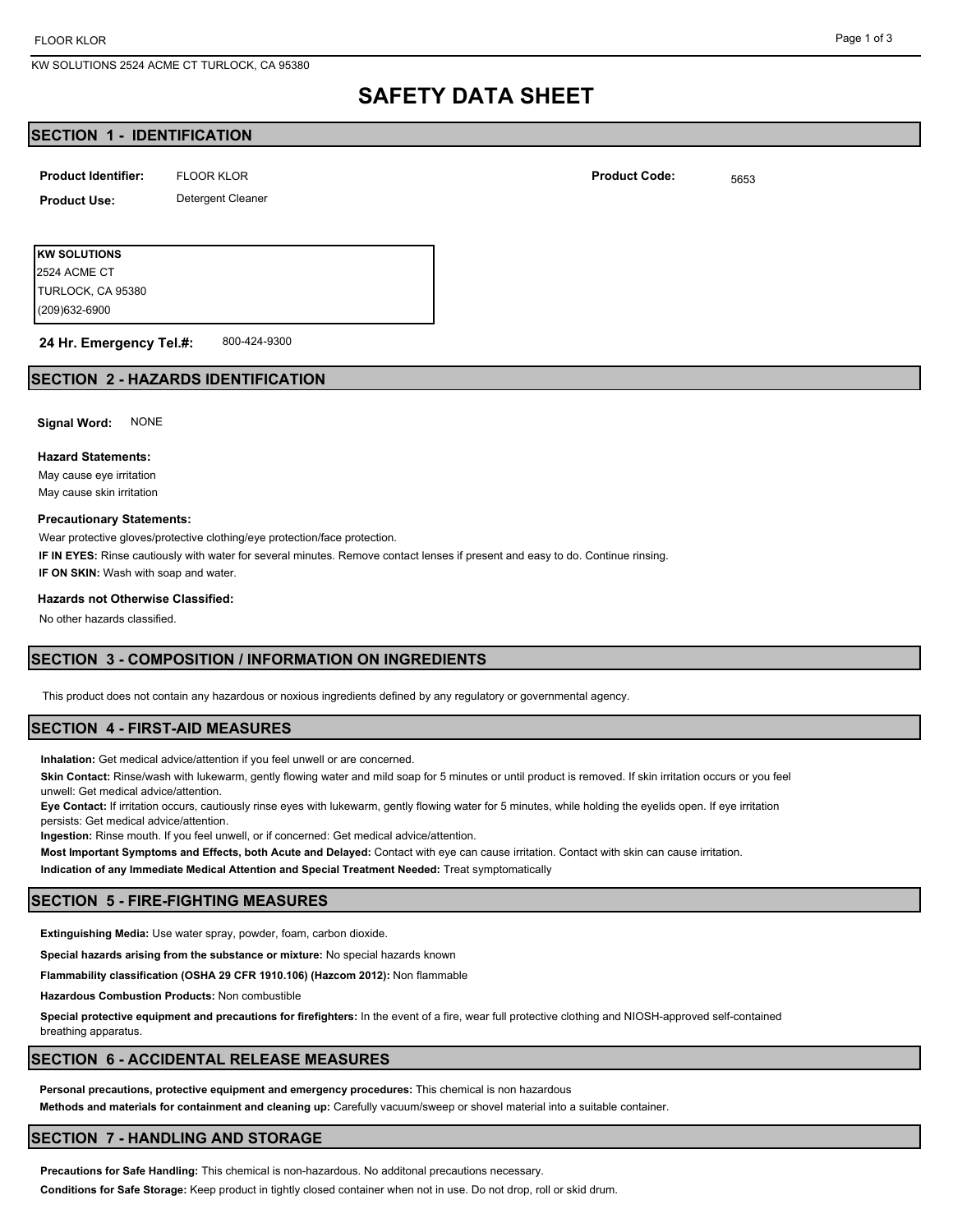KW SOLUTIONS 2524 ACME CT TURLOCK, CA 95380

#### Page 2 of 3

## **SAFETY DATA SHEET**

**Incompatible Materials:** Acids, bases and strong oxidizers.

## **SECTION 8 - EXPOSURE CONTROLS / PERSONAL PROTECTION**

**Ventilation and engineering measures:** Forced air, local exhaust, or open air is adequate.

**Respiratory Protection:** No additional respiratory protection needed.

**Skin Protection:** No additional skin protection needed.

**Eye/Face Protection:** Wear safety glasses, goggles and/or face shield to prevent eye contact.

**Other Protective Equipment:** Eye wash facility and emergency shower should be in close proximity.

**General Hygiene Conditions:** Do not eat, drink or smoke when using this product. Wash thoroughly after handling. Remove and wash contaminated clothing before re-use. Handle in accordance with good industry hygiene and safety practice.

#### **SECTION 9 - PHYSICAL AND CHEMICAL PROPERTIES**

**Appearance:** White powder. **Odor:** Odorless. **pH:** 8.5-9.5 (1:100) **Melting/Freezing point:** No information available. **Initial boiling point and boiling range:** No information available. **Flammability (solid, gas):** No information available. **Solubility in Water:** Complete **Decomposition temperature:** No information available.

## **SECTION 10 - STABILITY AND REACTIVITY**

**Reactivity:** Strong bases/acids/oxidizing agents **Chemical Stability:** Stable under normal conditions **Possibility of Hazardous Reactions:** May react with incompatible materials **Conditions to Avoid:** Incompatible materials **Incompatible Materials:** Acids, bases and strong oxidizers. **Hazardous Decomposition Products:** Carbon oxides.

#### **SECTION 11 - TOXICOLOGICAL INFORMATION**

#### **Information on likely routes of exposure:**

**Signs and symptoms of short term (acute) exposure:**

Routes of entry - inhalation: YES Routes of entry - skin & eye: YES Routes of entry - ingestion: YES Routes of entry - skin absorption: NO

#### **Potential Health Effects:**

**Inhalation:** May cause irritation to respiratory system in mist/vapor form. **Ingestion:** May cause irritation to digestive system **Skin:** May cause skin irritation including redness, edema, swelling, rash, scaling or blistering, drying and/or cracking of skin.

**Eye:** May cause redness, stinging, tearing, swelling, itching and/or irritation of the eye. Possible eye damage if left untreated.

#### **Potential Chronic Health Effects:**

**Carcinogenicity:** No components are listed as carcinogens by ACGIH, IARC, OSHA, or NTP. **Mutagenicity:** Not known to have mutagenic effects in humans or animals. **Reproductive effects:** No known reproductive effects in humans or animals. **Sensitization to material:** Not a known sensitizer in humans or animals. **Specific target organ effects:** No known specific target organ effects.

**Medical conditions aggravated by overexposure:**